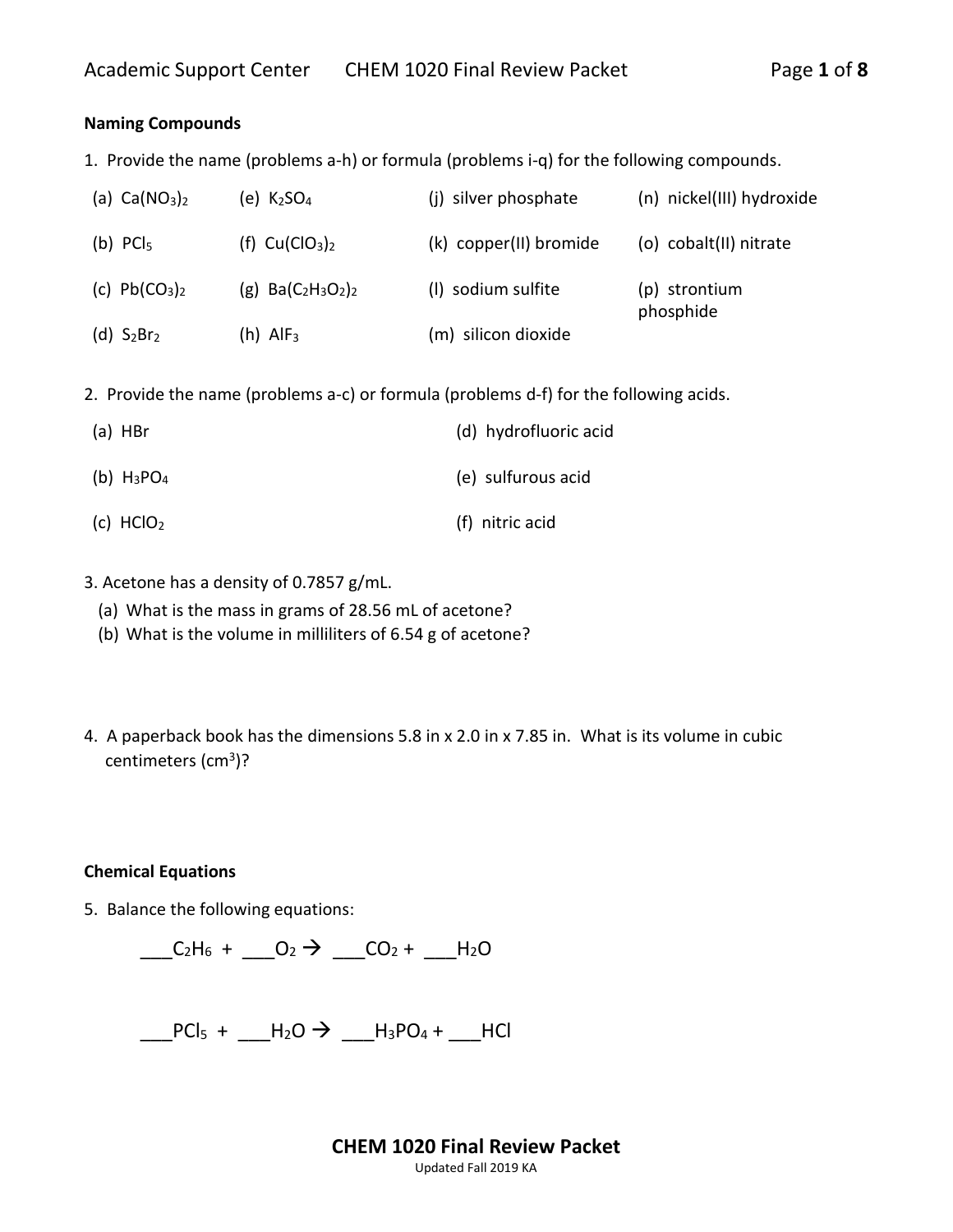6. A chemist adds a solution of hydrochloric acid to a solid sample of manganese(IV) oxide, and observes the formation of chlorine gas, liquid water, and aqueous manganese(II) chloride. Write a balanced equation for this reaction with phase labels.

#### **Stoichiometry and Moles**

- 7. How many molecules of magnesium chloride are in a sample weighing 27.88 g? How many atoms of *just* chloride are in the sample?
- 8. For the following reaction:  $2 Cr<sub>2</sub>O<sub>3</sub>(s) + 3 C(s) \rightarrow 4 Cr(s) + 3 CO<sub>2</sub>(g)$ 
	- (a) Find the moles of  $CO_2(g)$  produced when we react 62.6 g of  $Cr_2O_3(s)$ .
	- (b) How many grams of C would be needed to produce 25 g of Cr?
- 9. Write the balanced reaction for the combustion of C<sub>4</sub>H<sub>10</sub>(g) with oxygen gas. Then, find how many grams of water are produced when 43.8 g of  $C_4H_{10}(g)$  are reacted with 200. g of  $O_2(g)$ . What's the limiting reactant?
- 10. A solution contains an unknown mass of dissolved barium ions. When sodium sulfate is added to the solution, a white precipitate forms. The precipitate is filtered and dried and then found to have a mass of 258 mg. What mass of barium was in the original solution? (Assume that all of the barium was precipitated out of solution by the reaction.)

- 11. Draw the Lewis structure for the following elements:
	- (a) lithium (b) sulfur (c) nitrogen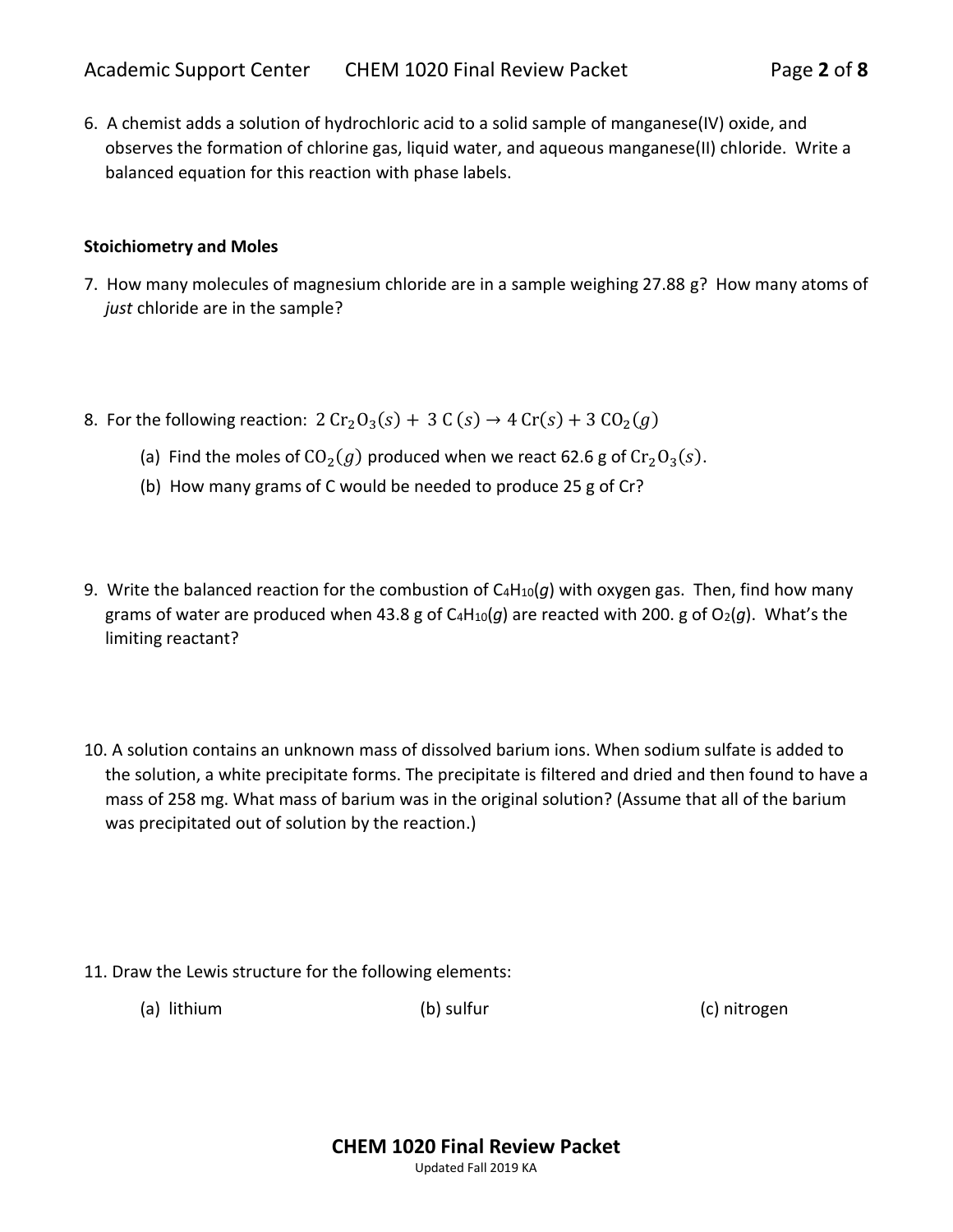12. Use Lewis Theory to determine the formula for the compound that forms from:

(a) Sr and S (b) Al and O

13. For the following compounds, draw a Lewis dot structure, determine its electron geometry\* and molecular geometry\*.

| Formula          | Lewis structure | <b>Electron Geometry*</b> | <b>Molecular</b><br>Geometry* |
|------------------|-----------------|---------------------------|-------------------------------|
| CO <sub>2</sub>  |                 |                           |                               |
| PCl <sub>3</sub> |                 |                           |                               |
| <b>CINO</b>      |                 |                           |                               |

\*Not covered in all 1020 sections

14. Classify these molecules as polar or nonpolar. If you did not cover molecular geometry in your section, consult the key for the 3D shapes of these molecules.

(a)  $CO<sub>2</sub>$ 

 $(b)$  PC $l<sub>3</sub>$ 

(c) ClNO

## **Gas Laws**

15. Convert 46.38 kilopascales to barr.

16. A balloon at 24°C has a volume of 14 L and a pressure of 785 mmHg. Assuming the balloon does not pop, what will its volume be on the on the summit of Mount Denali, where the temperature is 1.0°C and the pressure is 350.5 mmHg?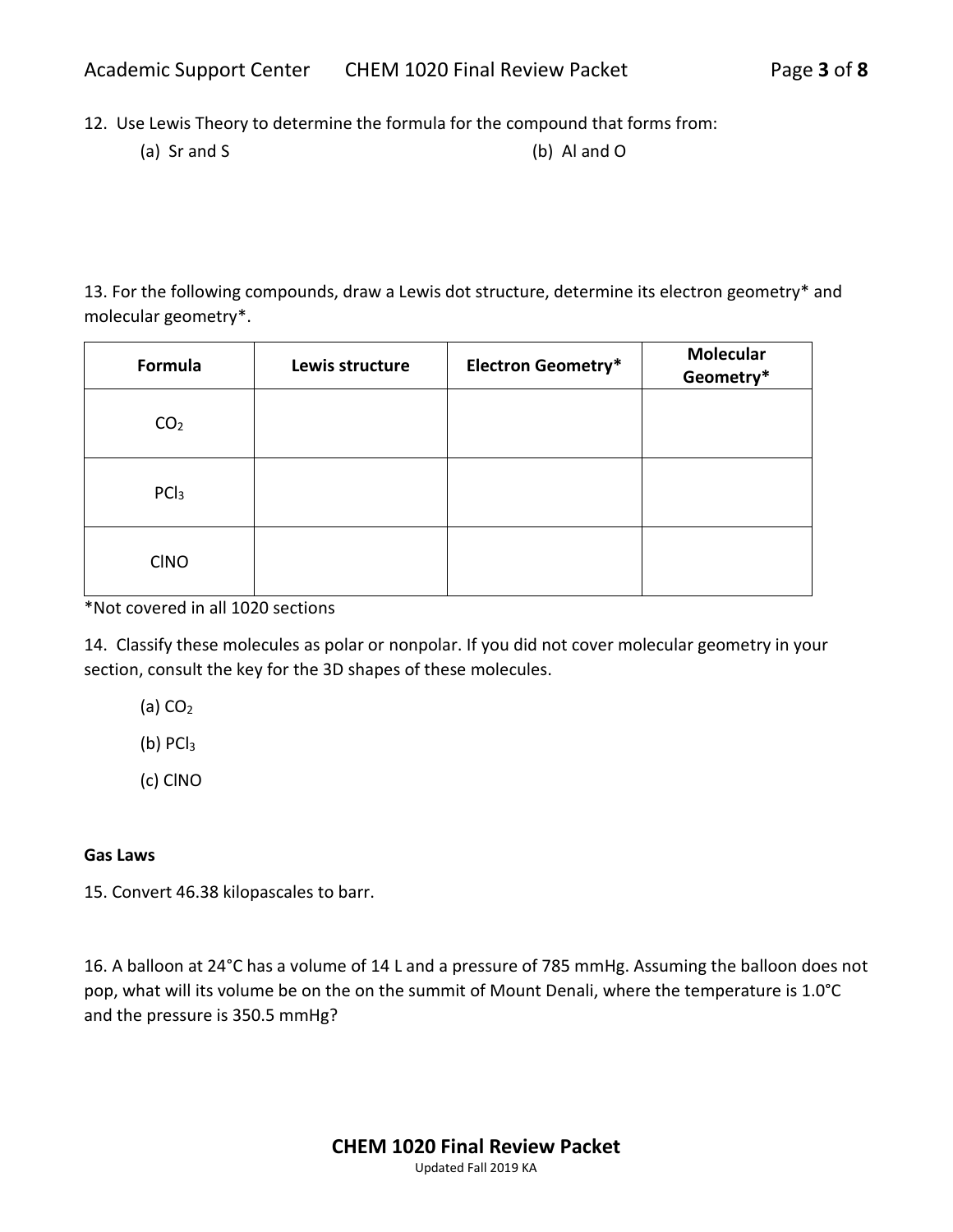## **Organic Chemistry**

- 17. Draw the three isomers of hexyne.
- 18. Classify each of the following as an alkane, an alkene, or an alkyne.
	- (a)  $C_4H_8$
	- (b)  $C_{10}H_{22}$
	- $(c)$  C<sub>3</sub>H<sub>4</sub>
- 19. Give the IUPAC name for each of the following:



- (b) CH3CH2CH2-C≡CCH3
- 20. Classify each of the following as an alcohol, aldehyde, carboxylic acid, ester, ether, or ketone:
	- (a) 3-pentanol

(a)

- (b)  $H_3C$ -CH<sub>2</sub>-CH<sub>2</sub>-O-CH<sub>2</sub>-CH<sub>3</sub>
- (c) octanal
- (d)  $H_3C$ -CH<sub>2</sub>-CH<sub>2</sub>-OH
- (e) 3-hexanone

$$
\begin{array}{c}\n0 \\
||\n\end{array}
$$
\n
$$
(f) H_3C-C-O-CH_3
$$
\n
$$
(g) CH_3CH_2CH_2COH
$$

**CHEM 1020 Final Review Packet**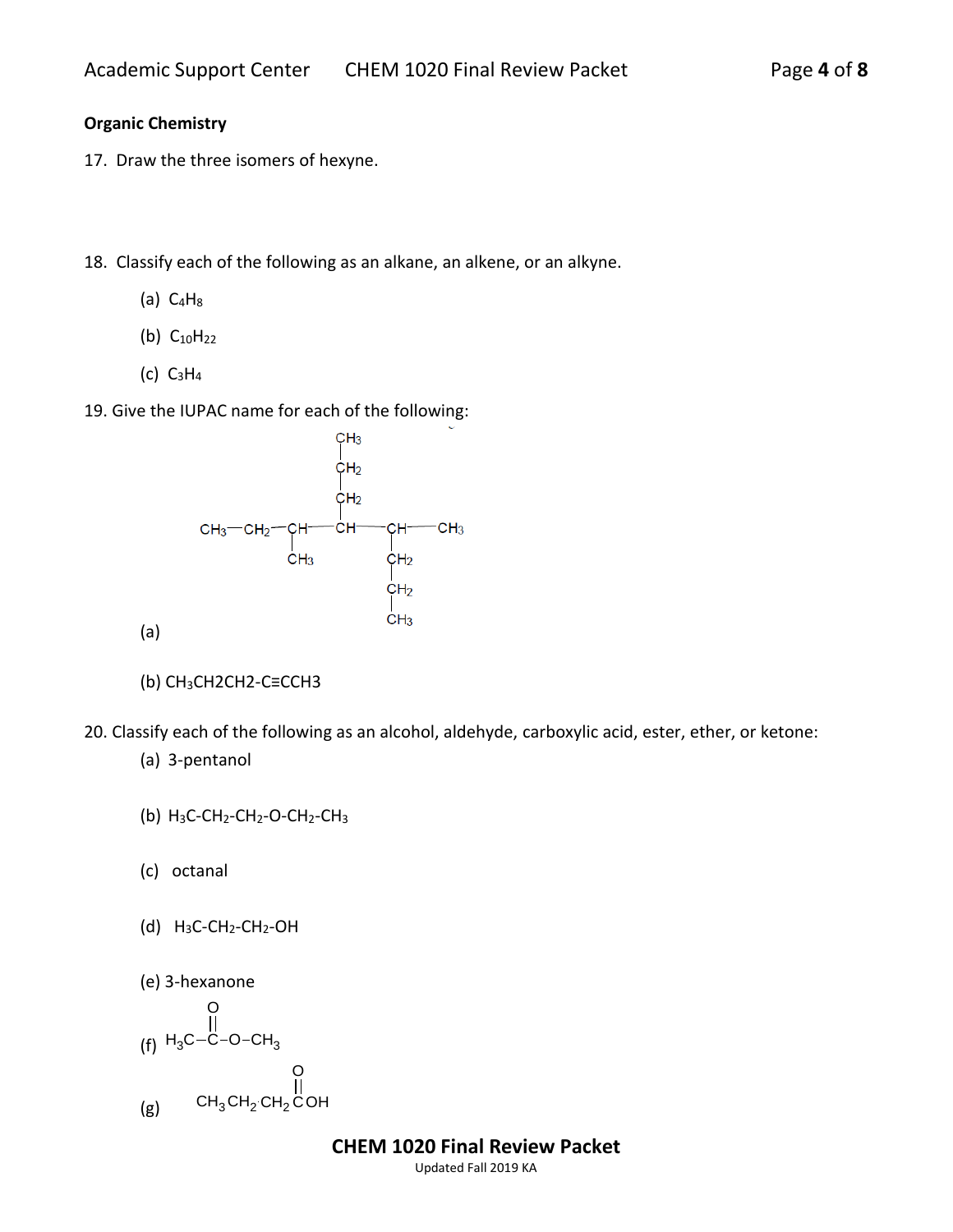21. For each of the following, determine whether the two structures are isomers or the same molecule drawn in two different ways.



#### **Liquids, Solids, and Intermolecular Forces**

22. What kind of intermolecular forces do each of the following exhibit?

- (a) HCl
- (b) HF
- (c)  $CCl<sub>4</sub>$

23. Which has the highest boiling point: methane, ethane, or propane?

#### **Solutions**

24. Calculate the molarity of a solution that contains 67.9 g of NaCl in 2.00 L of solution

- 25. Calculate the mass of NaCl in a 60.0 mL sample of 1.7 M NaCl.
- 26. What volume of 12.0 M HCl is needed to prepare 250.0 mL of 0.500 M HCl?
- 27. What is the concentration of a solution prepared by diluting 25.0 mL of 2.0 M NaOH to a volume of 500.0 mL?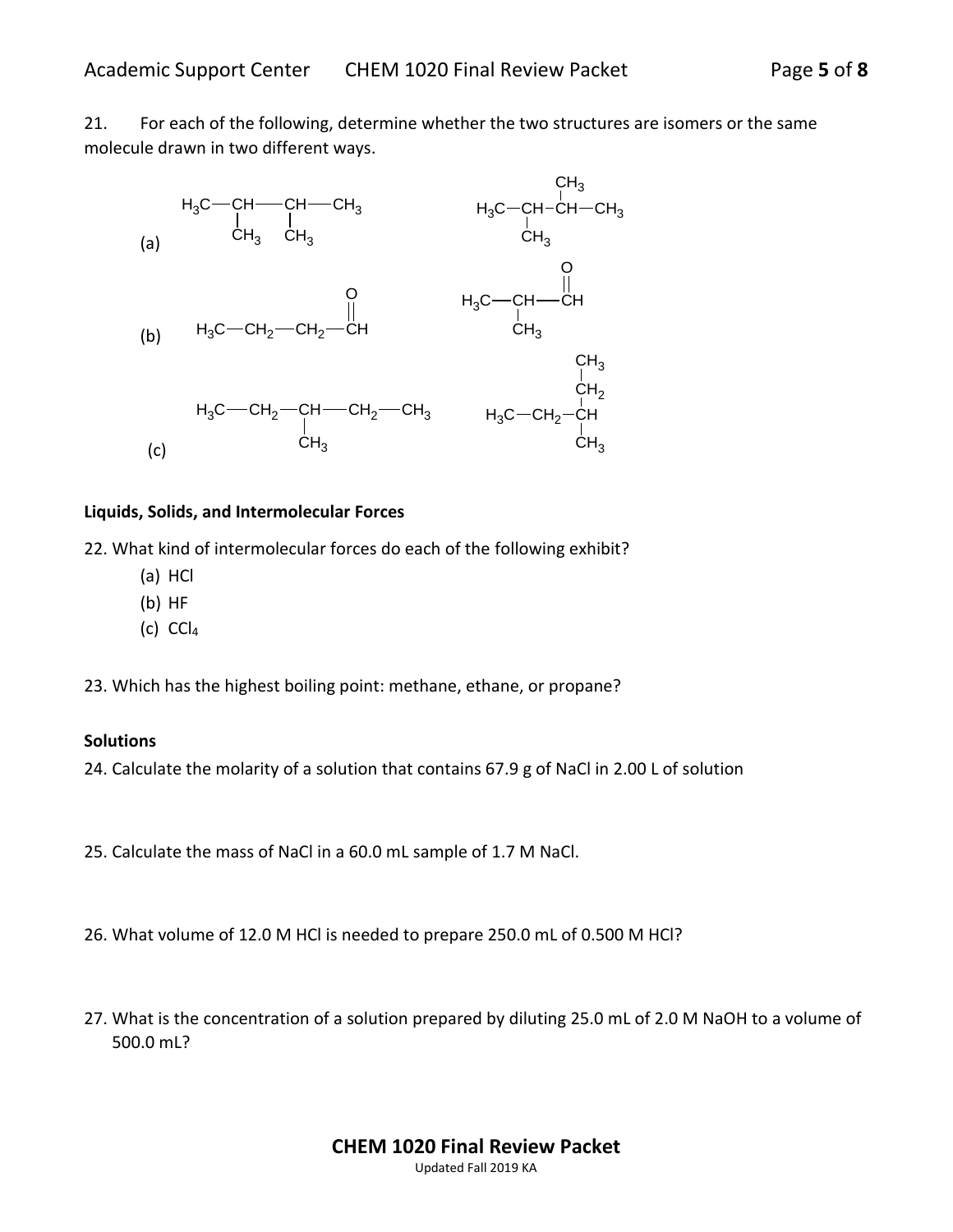# **Acids and Bases**

28. Identify the following as an acid or base by the Arrhenius definition

- (a)  $HNO<sub>3</sub>$
- (b) KOH

29. An aqueous solution has  $[OH^-]$  =  $3.3\ \times 10^{-5}$ M. What is the  $[H_3O^+]$  and pH of the solution?

30. Calculate the pH of the following solutions:

- (a)  $1.95 \times 10^{-3}$  M HBr
- (b) 1.48 × 10−3 M KOH
- (c)  $1.56 \times 10^{-4}$  M Sr(OH)<sub>2</sub>

#### **Answers**

1.

|               | (a) calcium nitrate    | (e) potassium sulfate   | (i) $Ag_3PO_4$          | (n) $Ni(OH)_3$                       |
|---------------|------------------------|-------------------------|-------------------------|--------------------------------------|
|               | (b) phosphorous        | (f) copper(II) chlorate | $(k)$ CuBr <sub>2</sub> | (o) $Co(NO3)2$                       |
| pentachloride |                        |                         |                         |                                      |
|               | (c) lead(IV) carbonate | (g) barium acetate      | (I) $Na2SO3$            | $(p)$ Sr <sub>3</sub> P <sub>2</sub> |
|               | (d) disulfur dibromide | (h) aluminum fluoride   | $(m)$ SiO <sub>2</sub>  |                                      |

## 2.

| (a) hydrobromic acid | $(d)$ HF      |
|----------------------|---------------|
| (b) phosphoric acid  | (e) $H_2SO_3$ |
| (c) chlorous acid    | (f) $HNO3$    |

- 3. (a) 22.44 g (b) 8.32 mL
- 4.  $1500 \text{ cm}^3$
- 5. **2**  $C_2H_6$  + **7**  $O_2$   $\rightarrow$  **4**  $CO_2$  + **6**  $H_2O$

 $PCl_5 + 4 H_2O \rightarrow H_3PO_4 + 5 HCl$ 

- 6. **4** HCl(*aq*) + MnO<sub>2</sub>(*s*)  $\rightarrow$  Cl<sub>2</sub>(*g*) + **2** H<sub>2</sub>O(*l*) + MnCl<sub>2</sub>(*aq*)
- 7.  $1.763 \times 10^{23}$  molecules of MgCl<sub>2</sub> and  $3.527 \times 10^{23}$  atoms of Cl<sup>-</sup>

## **CHEM 1020 Final Review Packet**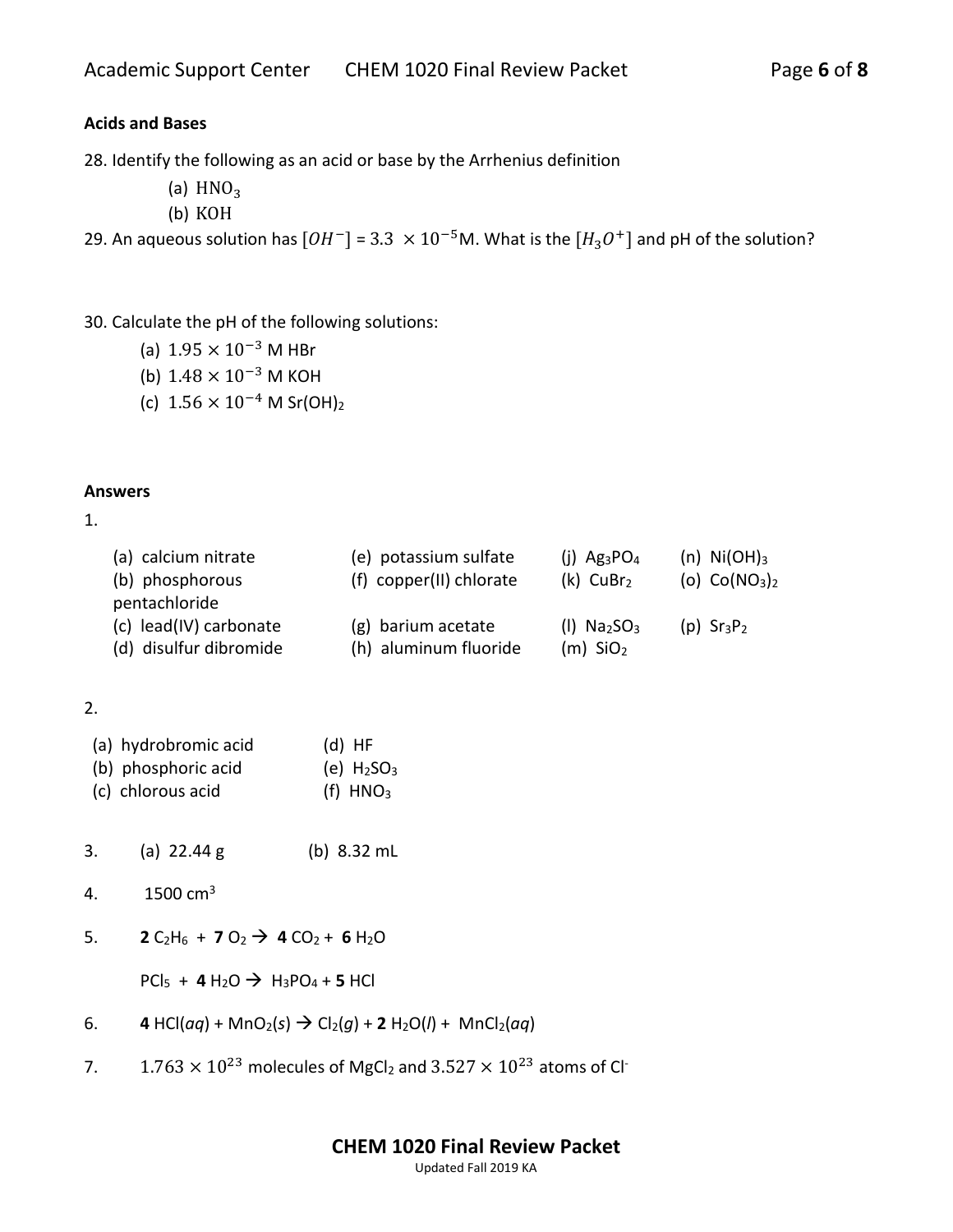- 8. (a)  $6.18 \times 10^{-1}$  mol CO<sub>2</sub> (b)  $4.3g$  C
- 9. Balanced equation: **2**  $C_4H_{10}$  + **13**  $O_2$   $\rightarrow$  **8**  $CO_2(g)$  + **10**  $H_2O$  (g);  $C_4H_{10}$  is limiting, so 67.9 g of  $H_2O$ produced.
- 10.  $0.152$  g Ba<sup>2+</sup>
- 11. Li<sup>•</sup> (a)  $\mathbf{S} \cdot$  (b)  $\mathbf{N} \cdot$  (c)
- 12. (a) SrS



(b)  $Al<sub>2</sub>O<sub>3</sub>$ 



13. Lewis structures for covalent compounds. Fill in the table

| Formula          | Lewis structure                             | <b>Electron Geometry</b> | <b>Molecular</b><br>Geometry                  |
|------------------|---------------------------------------------|--------------------------|-----------------------------------------------|
| CO <sub>2</sub>  |                                             | Linear                   | Linear (same as<br>lewis dot structure)       |
| PCl <sub>3</sub> | $\cdot$ C<br>:CI:                           | Tetrahedral              | Trigonal pyramidal<br>$\overline{\mathbf{C}}$ |
| <b>CINO</b>      | $\bullet$ .<br>$\bullet$ .<br>$\mathcal{C}$ | Trigonal planar          | Bent                                          |

14. (a) nonpolar (b) polar (c) polar

15. 0.4638 bar

**CHEM 1020 Final Review Packet**